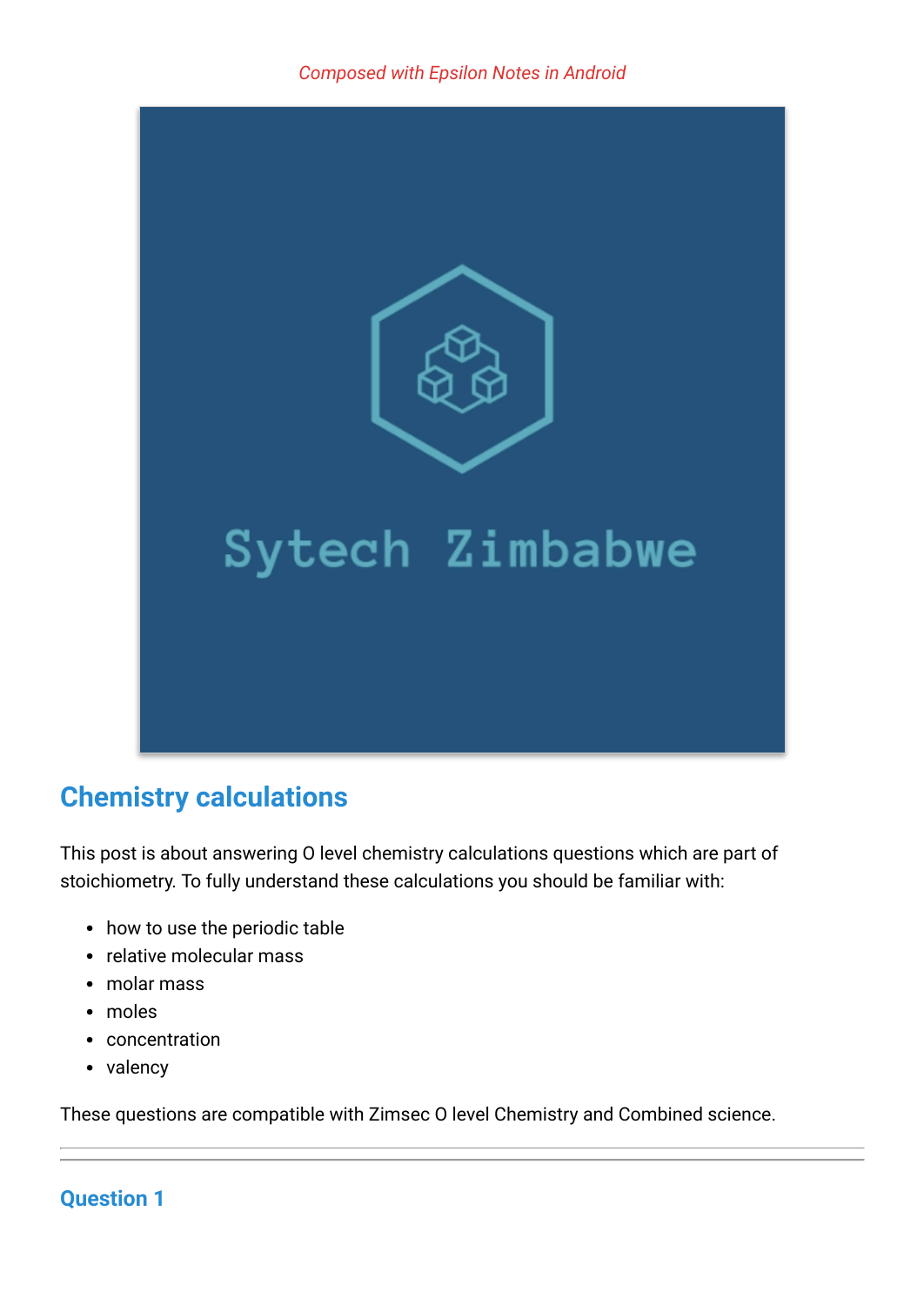Using the periodic table calculate the molecular masses of the following compounds:

- Na<sub>2</sub>Cr<sub>2</sub>O<sub>7</sub>
- KMn $O_4$
- $KClO<sub>3</sub>$
- $(NH_4)_2$ SO $_4$
- NaHCO<sub>3</sub>
- $\cdot$  CuCO<sub>3</sub>
- $\mathsf{Fe}_2(\mathsf{SO}_4)_3$

### **Solution 1**

As we know, the relative molecular mass,  $\mathsf{M}_{\mathsf{r}}$  of a compound is found by adding the relative atomic masses, A<sub>r</sub> of the atoms that make up the compound.

- M<sub>r</sub> of Na<sub>2</sub>Cr<sub>2</sub>O<sub>7</sub> = (23 × 2) + (52 × 2) + (16 × 7) = 262
- $M_r$  of KMnO<sub>4</sub> = 39 + 55 + (16 × 4) = 158
- $M_r$  of KClO<sub>3</sub> = 39 + 35.5 + (16 × 3) = 122.5
- $M_r$  of  $(NH_4)_2$ SO<sub>4</sub> = (14 × 2) + (1 × 8) + 32 + (16 × 4) = 132
- $M_r$  of NaHCO<sub>3</sub> = 23 + 1 + 12 + (16 × 3) = 84
- $M_r$  of CuCO<sub>3</sub> = 64 + 12 + (16 × 3) = 124
- $M_r$  of Fe<sub>2</sub>(SO<sub>4</sub>)<sub>3</sub> = (56 × 2) + (32 × 3) + (16 × 12) = 400

### **Question 2**

Write the formulae formulae for the following compounds and then calculate their molecular or formula mass:

- Water
- Carbon monoxide
- Carbon dioxide
- Sulphur dioxide
- Sulphur trioxide
- Carbon tetrachloride
- Magnesium chloride
- Sodium sulphate
- Beryllium hydroxide

### **Solution 2**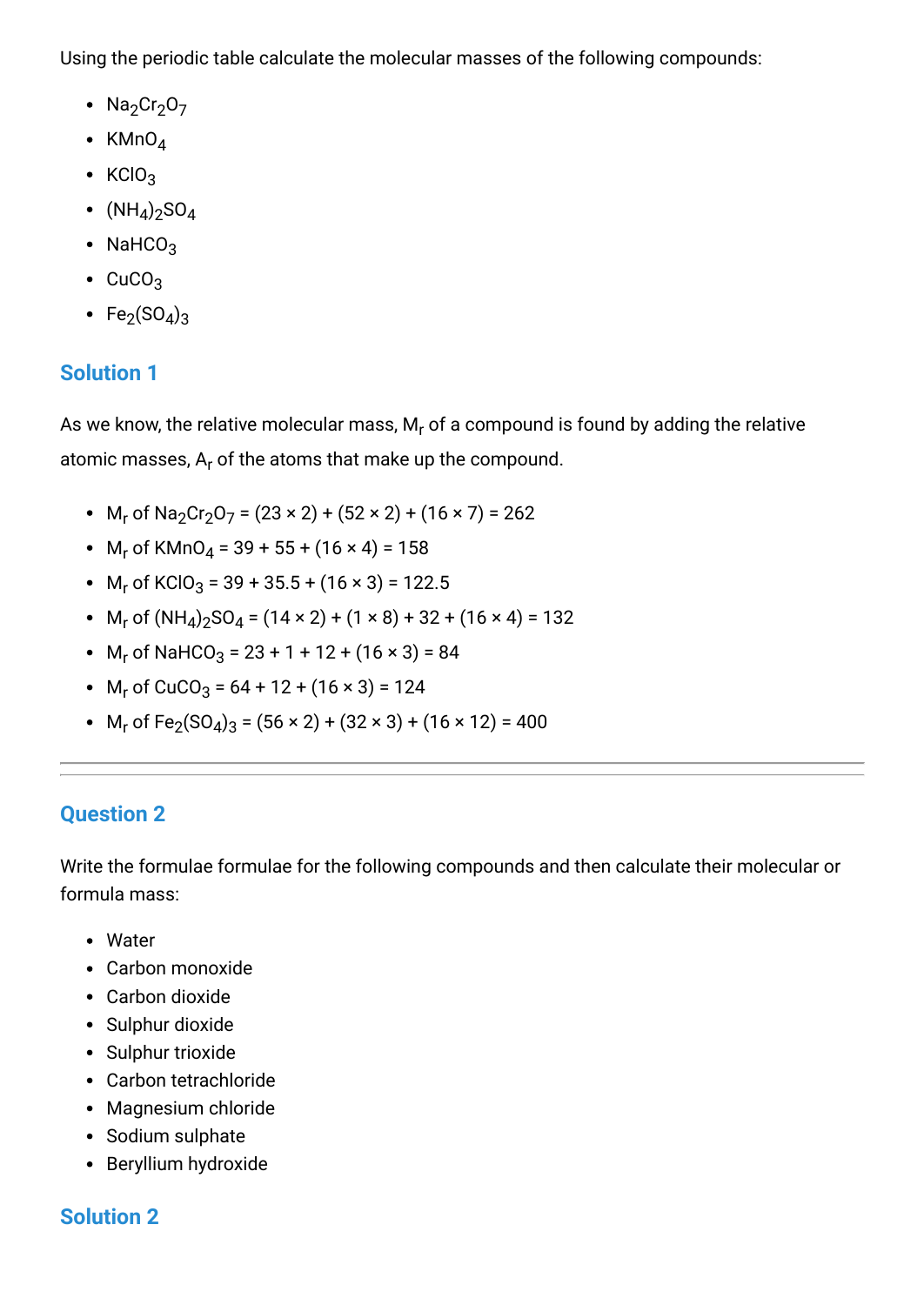Something to take note of before answering this question: mono- means 1, di- means 2, trimeans 3, tetra- means 4. For example if a compound's name ends with **di**oxide it means that the compound contains 2 oxygen atoms.

- Water  $\rightarrow H_2O$
- Carbon monoxide  $\rightarrow$  CO
- Carbon dioxide  $\rightarrow$  CO<sub>2</sub>
- Sulphur dioxide  $\rightarrow$  SO<sub>2</sub>
- Sulphur trioxide  $\rightarrow$  SO<sub>3</sub>
- Carbon tetrachloride  $\rightarrow$  CCl<sub>4</sub>

Next comes ionic compounds and to write their formulae we need to consider the valencies of their ions or radicals.

- Magnesium chloride  $\rightarrow$  Mg<sup>2+</sup> Cl<sup>-</sup>, then the valency of magnesium = number of chlorine atoms required and valency chlorine = number of magnesium atoms required. Therefore the formula = MgCl<sub>2</sub>.
- Sodium sulphate  $\,\to\,$  Na $^+$  SO $_4{}^{2^-}$ . So the valency of the sulphate radical becomes the number of sodium ions and the valency of the sodium ion becomes the number of sulphate radicals in the formula. The formula becomes  $\textsf{Na}_2\textsf{SO}_4$ .

*by the same token we can find the formulae of the remaining compounds*

Beryllium hydroxide  $\rightarrow$  Be<sup>2+</sup> OH<sup>-</sup> = Be(OH)<sub>2</sub>

# **Question 3**

Find the mass of:

- 2 moles of nitrogen dioxide
- 0.5 mole of sodium oxide
- 0.01 mole of water
- 4 moles of sodium chloride
- 1.5 mole of calcium carbonate

# **Solution 3**

mass of NO $_2$  = number of moles × molar mass

```
= 2 \times [14 + (16 \times 2)]= 2 \times (14 + 32)
```
- $= 2 \times 46$
- = 92 grams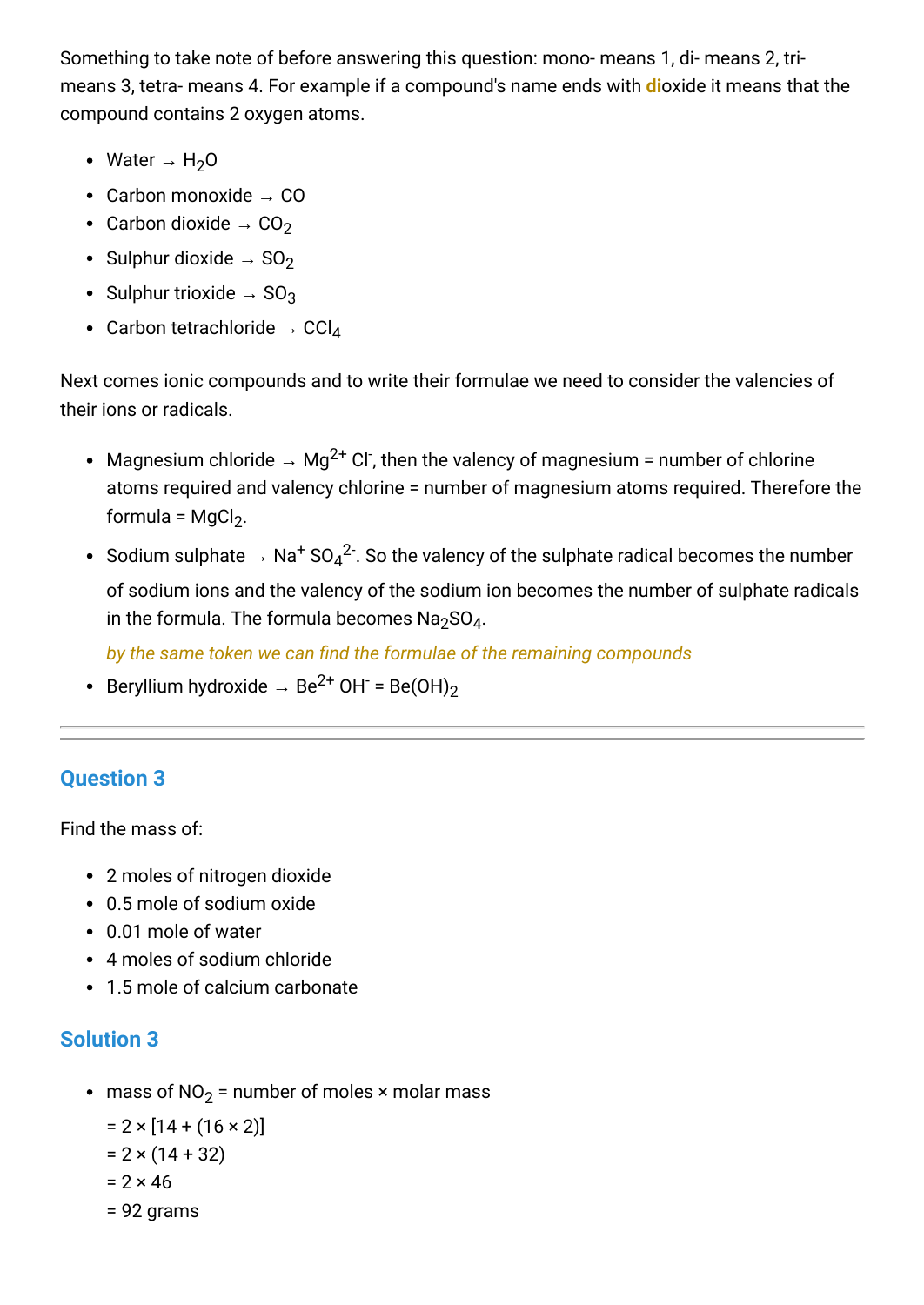- mass of Na<sub>2</sub>O = number of moles  $\times$  molar mass
	- $= 0.5 \times [(23 \times 2) + 16]$
	- $= 0.5 \times 46 + 16$
	- $= 0.5 \times 62$
	- = 31 grams
- mass of  $H_2O$  = number of moles  $\times$  molar mass
	- $= 0.01 \times [(1 \times 2) + 16]$
	- $= 0.01 \times 18$
	- = 0.18 grams
- $\bullet$  mass of NaCl = number of moles  $\times$  molar mass
	- $= 4 \times (23 + 35.5) = 4 \times 58.5$
	- = 234 grams
- mass of CaCO $_3$  = number of moles × molar mass
	- $= 1.5 \times [40 + 12 + (16 \times 3)]$
	- $= 1.5 \times (52 + 48)$
	- $= 1.5 \times 100$
	- = 150 grams

#### **Question 4**

How many moles are there in the following masses?

- $\bullet$  6 g CuCl<sub>2</sub>
- $\cdot$  30 g FeSO<sub>4</sub>

#### **Solution 4**

This question can be answered using the formulae:  $number\ of\ moles = \frac{mass}{molarm}$ molar mass

• 
$$
N = \frac{m}{M_r}
$$
  
\n
$$
N \text{ of } CuCl_2 = \frac{6}{64 + (35.5 \times 2)}
$$
  
\n
$$
N \text{ of } CuCl_2 = \frac{6}{64 + 71}
$$
  
\n
$$
N \text{ of } CuCl_2 = \frac{6}{135}
$$
  
\n= 0.0444 moles  
\n• 
$$
N = \frac{m}{M_r}
$$
  
\n
$$
N \text{ of } FeSO_4 = \frac{30}{56 + 32 + (16 \times 4)}
$$
  
\n
$$
N \text{ of } FeSO_4 = \frac{30}{152}
$$
  
\n= 0.2 moles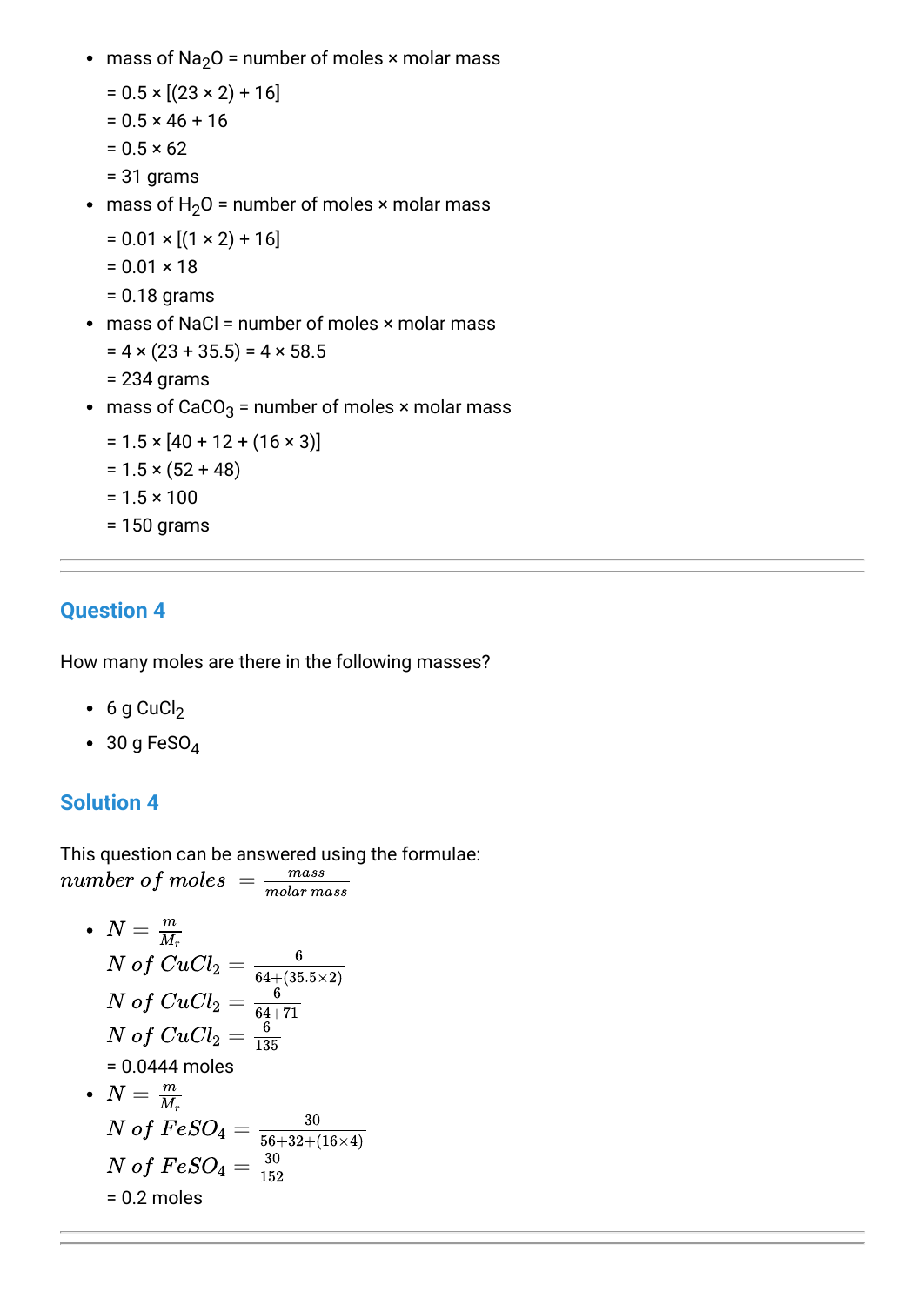### **Question 5**

Calculate the number of moles of the solute in the following volumes of solution:

- 50 cm $^3$  of 0.5 mol/dm $^3$  solution
- 2 dm $^3$  of 2 mol/dm $^3$  solution

## **Solution 5**

Before we answer this question let us look at the units. Homogeneity of units is the integral part of any correct formula. For example, if the units of concentration are in mol/**dm<sup>3</sup>** then the volume has to be in <mark>dm<sup>3</sup></mark> for the concentration formula to be correct. Since 1000 cm<sup>3</sup> = 1 dm<sup>3</sup> we convert cm $^3$  to dm $^3$  by dividing the volume by 1000.

• Number of moles of solute = Concentration × volume of solution  $N = CV$ = 0.025 moles  $\bullet$  N = CV  $N=\frac{50}{1000}\times 0.5$ 

N = 2 × 2 (no conversion is necessary in this case because the volume is already in dm $^3$ ) N = 4 moles

# **Question 6**

Find the mass of solute in the following volumes:

- 24 cm $^3$  of 0.1 mol/dm $^3$  NaCl
- 250 cm $^3$  of 11,1 g/dm $^3$  of CaCl $_2$

### **Solution 6**

In the first case we are given the volume and the molar concentration (mol/dm $^3$ ), so to find the mass we first have to find the number of moles.

 $\bullet$  N = CV = 0.0024 moles then we convert the moles to mass using the formula: mass = number of moles × molar mass  $m = 0.0024 \times (23 + 35.5)$ = 0.1404 grams  $N=\frac{24}{1000}\times0.1$